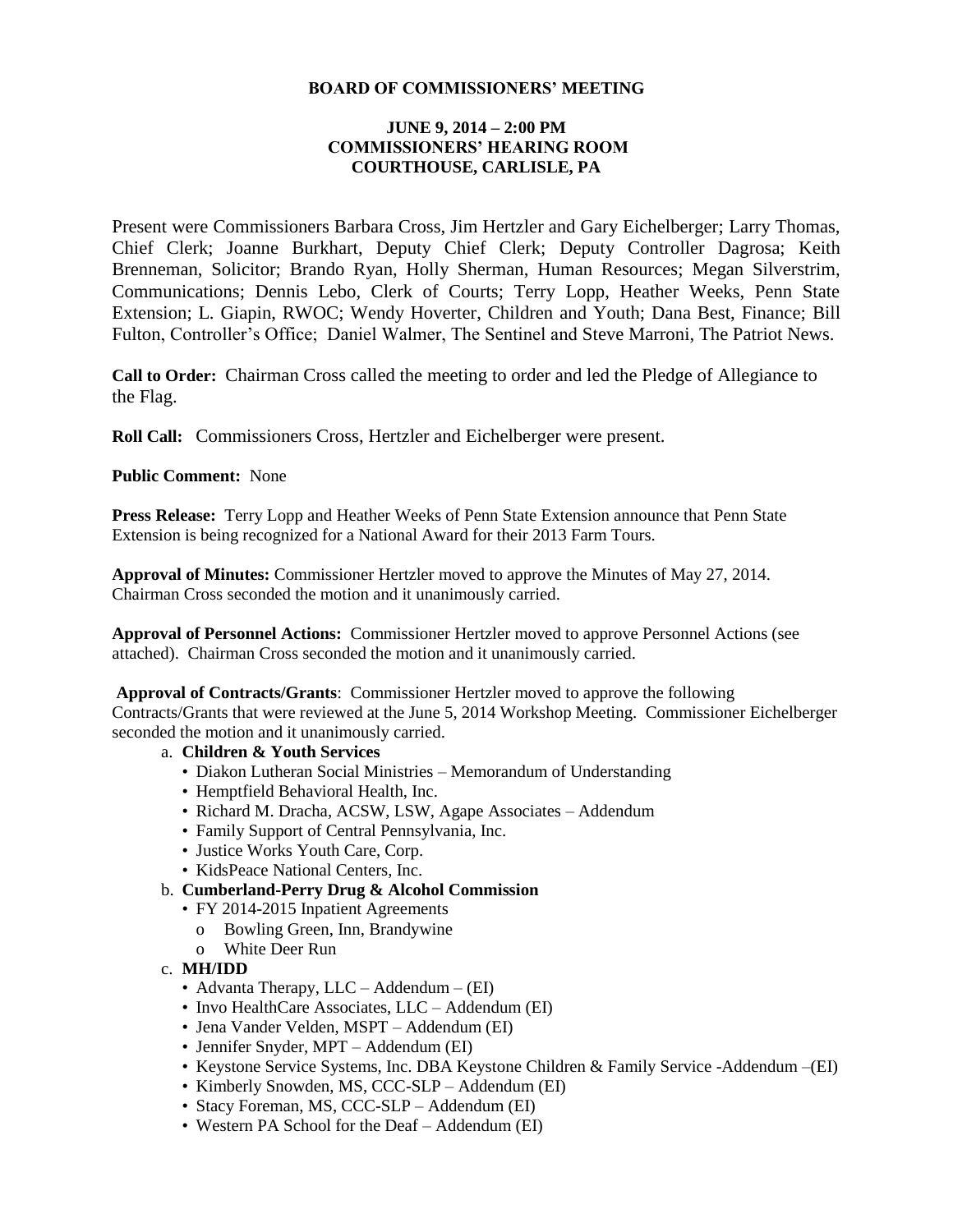## d. **Planning**

- Subcontract for Park, Trails & Greenway Development under the Cumberland County Land Partnerships Grant Program between County of Cumberland and Lower Allen Township
- Federal-Aid Bridge Project Supplemental Reimbursement Agreement for Craighead Bridge

### e. **Public Safety**

- Tower Services Unlimited
- Archonix
- Harris, Corp. Amendment No. 1
- MultiComm, Inc.
- f. **Transportation** 
	- Manito Transportation Services, Inc.

# g. **Human Resources**

- Conexis –Administrative Services Agreement Fee Schedule Service Appendix
- Conexis Healthcare Flexible Spending Account Agreements
	- o Certificate of Corporate Resolution
	- o Adoption Agreement
	- o Actions Taken And Resolutions Adopted Agreement
	- o Amendment to the Cafeteria Plan

## h. **Finance**

- Wright Express Fleet Card Product Controls
- Assignment of Rights to Liquid Fuels and Fuels Tax Reimbursements
	- o Purchases Under WEX Umbrella
	- o WilcoHess, LLC for 2013 and 2014
- Certificate of Buyer of Taxable Fuel for Use by State or Non-profit Educational Organization with WEX, Inc.

**Capital Project Requests:** Commissioner Hertzler moved to approve the Capital Project Requests that were reviewed at the June 5, 2014 Workshop Meeting. Chairman Cross seconded the motion and it unanimously carried.

- District Attorney's Office Lab Equipment \$45,000
- Conservation District Vehicle Purchase \$27,500
- Bureau of Elections Replace Internal Batteries on Voting Machines \$52,555

**Letter of Support:** Chairman Cross moved to approve a Letter of Support for Shippensburg University's Campus Surface Transportation Improvement Plan reviewed at the June 5, 2014 Workshop Meeting. Commissioner Hertzler seconded the motion and it unanimously carried.

**Cumberland County Industrial Development Authority:** Commissioner Hertzler moved to approve Cumberland County Industrial Development Authority Tax Exempt Financing Request Re Keystone Human Services Project reviewed at the June 5, 2014 Workshop Meeting. Chairman Cross seconded the motion and it unanimously carried.

**Adoption of 2014/2015 Fiscal Budget:** Commissioner Hertzler moved to approve the Adoption of the 2014/2015 Fiscal Budget reviewed at the June 5, 2014 Workshop Meeting. Chairman Cross seconded the motion and it unanimously carried.

**Authorize Advertising:** Commissioner Hertzler moved to approve the Authorization to Advertise for the Modernization of One Elevator at the Claremont Nursing & Rehabilitation Center reviewed at the June 5, 2014 Workshop Meeting. Chairman Cross seconded the motion and it unanimously carried.

**General Disbursement Transfer Authorizations:** Commissioner Hertzler moved to approve the General Disbursement Transfer Authorizations presented at the June 5, 2014 Workshop Meeting. Chairman Cross seconded the motion and it unanimously carried.